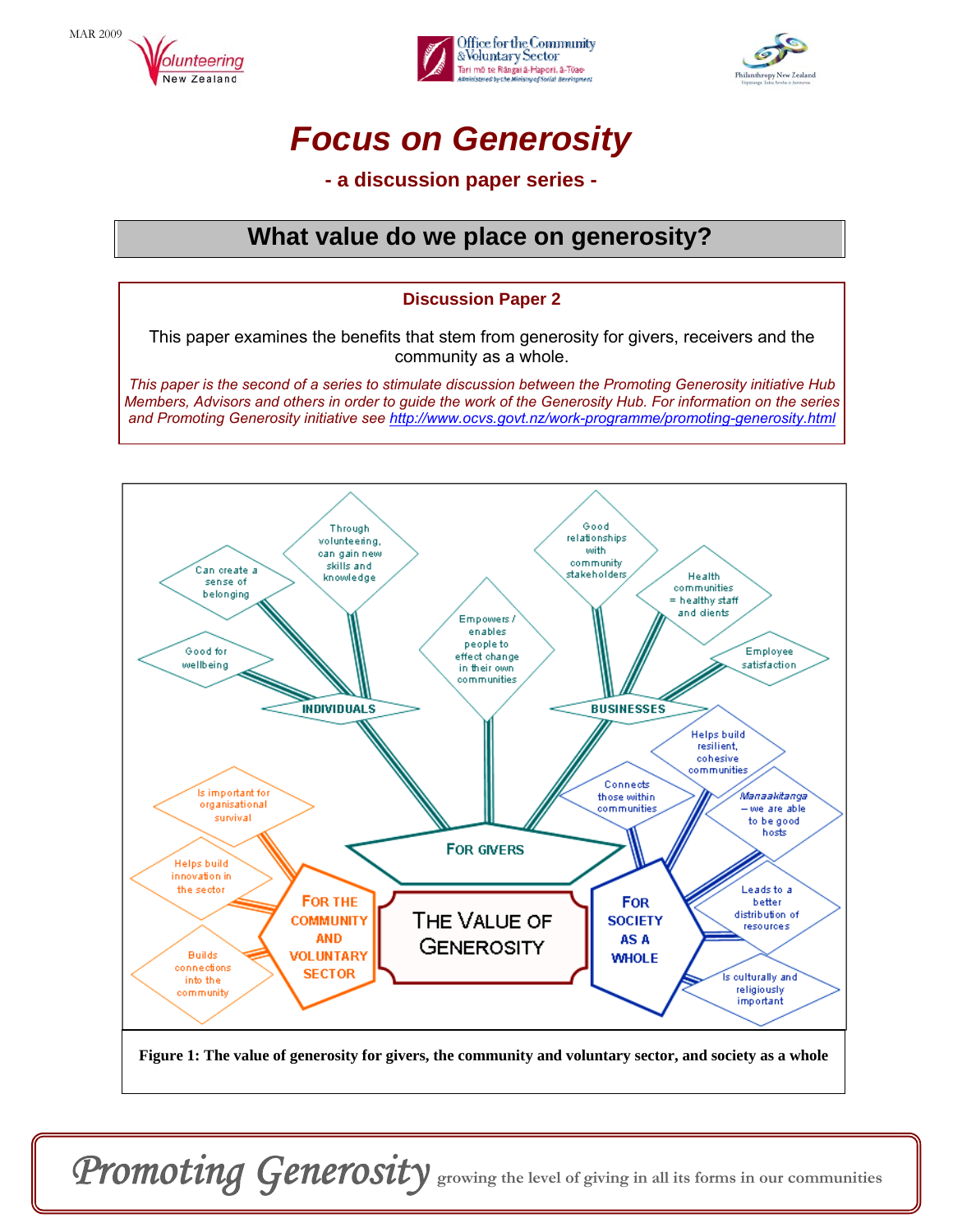### **The value of generosity**

Although we cannot say in any measurable way that we have less generosity in New Zealand today than we have had in the past, the *Generosity Hub* has received indications that many people, both in New Zealand and abroad, would like to see more generosity, more giving, and a greater sense of community than exists today. This is even more important as we enter into a period of economic downturn.

The concept of generosity was discussed in depth in *Paper 1: What do we mean by generosity?* This paper now looks more deeply into the value of generosity.

To state the obvious, there is value in promoting generosity simply "*because it's good"* - it is good on many levels, and for everyone involved. Generosity is an avenue through which we express our humanity:

"[p]hilanthropy is a means to reach a desired state of affairs that is closer to one's view of the 'ideal' world." (Bekkers and Wiepking, 2007, 35).

Generosity is also a means of interacting as a social being:

"A smile to a stranger can make a huge difference. You never know what the next person is going through in their life, and your smile or small act of kindness can save a life." (*Generosity Hub* Advisor, 2008)

Generosity may make people feel good, but does it have other benefits?

Talk of generosity may make people feel good, but it also has more intrinsic benefits for the givers, the community and voluntary sector, and for society as a whole. By growing generosity, it may be possible to head off some of the challenges that spill over from factors such as social isolation, low levels of civic engagement and employee dissatisfaction.

"Fear, mistrust, isolation and conflict grow quickly without the essential enzyme of generosity." (Wayne Muller in Muller, Nepo & Scribner, 2002, p7).

It is for this reason that the different sectors have come together around the *Promoting Generosity* initiative.

Figure 1 above displays many of the intrinsic benefits that are often associated with generosity or giving – this is by no means a finite list. Figure 1 acts as a map to this paper, beginning with a discussion on the benefits to society as a whole, followed by an outline of the many benefits for the community and voluntary sector, and the givers themselves. Based on the premise that the promotion of generosity is a positive action to take, this paper concludes with a vision for a "generous New Zealand" towards which the *Generosity Hub* works and an invitation for you to discuss, debate and respond to this paper.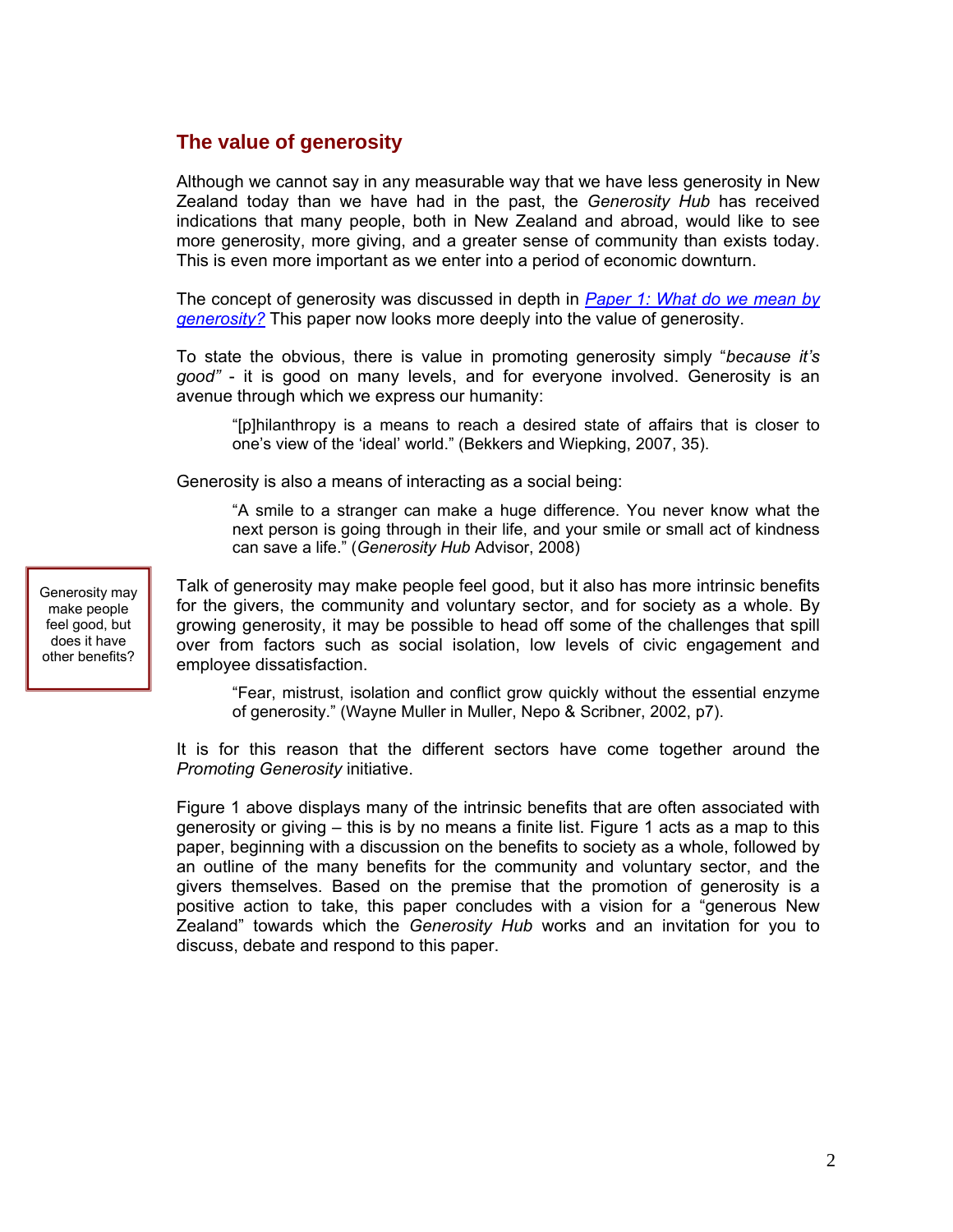### **1 Benefits to society as a whole**

### **1.1 Generosity is culturally and religiously important**

How is generosity part of our cultures and religions?

Giving is not new to human societies. As New Zealand becomes a more culturally and religiously diverse nation, it is important to bear in mind that the idea of generosity is deeply embedded in many of our cultural and religious traditions. For instance, "within a collectivist cultural tradition such as Māori culture, conceptions of self are intrinsically linked to aspects of nature, *wairua*, *mauri*, *whānau* and *mana*, and all are intertwined. Hence, personal wellbeing depends, both immediately and ultimately, on the wellbeing of the community as a whole" (OCVS, 2007, 1). Some Māori consider that generosity is deeply linked to the concepts of:

- *manaakitanga*, which is about caring for others. It establishes responsibilities as hosts and implies guardianship
- *whanaungatanga*, which creates a sense of belonging through the process of affirming and maintaining family or group relationships
- *aroha,* which encapsulates affection, sympathy, charity, compassion, and love.

Generosity is also a common central tenet of the various religions and cultures of the *pakeha* and other *tau iwi* living in New Zealand – it represents a core value to many people. In 2008, an AC Nielsen/North & South survey ranked "friendliness / kindness / generosity" among the top four "true Kiwi values" (Larsen, 2008), along with a "cando attitude", "honesty" and "tolerance / equality / fairness".

### **1.2 Generosity connects those within communities**

One reason for the increased interest in promoting generosity and giving is because greater community involvement can help create cohesive communities that connect with other communities.<sup>1</sup> Building on the work of Alexis de Tocqueville<sup>2</sup> in the 1800s, Putnam (2000, 116) comments that "altruism, volunteering, and philanthropy – our readiness to help others – is by some interpretations a central measure of social capital."

As outlined in *Paper 1*, generosity is closely linked to reciprocity. Putnam identifies reciprocity as the touchstone of social capital. Our actions create trust and leave open the possibility of future returns from others (Wilkinson & Bittman, 2001). Sometimes the return of the favour is immediate, but in other instances there is more 'generalised reciprocity' or broader community connectedness. The latter is a sign of honesty and trust that "lubricate[s] the inevitable frictions of social life" (Putnam, 2000, p135).

"…where mutuality reaches beyond exchange to create more enduring bonds of interdependence, care and commitment, a transition occurs. No longer is reciprocity experienced as an exchange. There is a shift to solidarity and from there to genuine human mutuality." (Peet, 2001, p9)

Baudot (2001) describes how in a market society attitudes, norms and values begin to be attached to economic transactions and efficiency, invading all aspects of public

 $\overline{a}$ 

<sup>&</sup>lt;sup>1</sup> Giving can foster both 'bridging' and 'bonding' social capital.

<sup>2</sup> Alexis de Tocqueville was a French political thinker and historian best known for *Democracy in*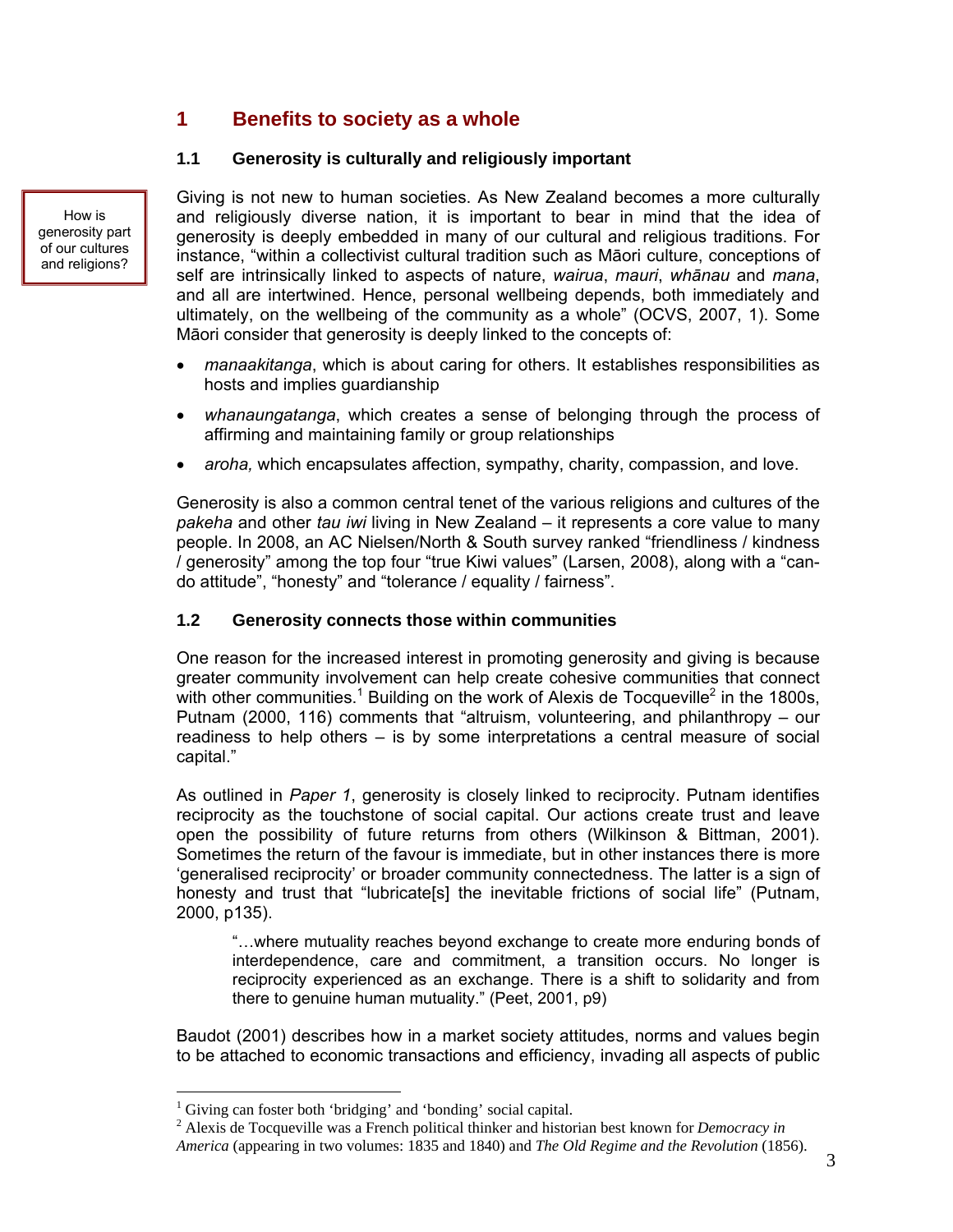and private life. Individuals tend to have fewer non-commercial personal and social relationships, and do not respond to generosity, love or conviviality. Sylvia et al (2008, p1) believe that:

"Where generosity isn't there, there appears to be less creative problem solving, less ability to care for those who need assistance, more negativity, greater reliance on Government and other organisational /authoritative decision making and direction, and poor community self esteem."

Muller, Nepo & Scribner (2002) contrast market economies with gift economies, where community gain is put before individual gain. The following Māori proverb serves to emphasise the importance of all working together.

*"Kaua e rangiruatia te hā o te hoe; e kore tō tātou waka e ū ki uta"* 

*"*'Do not lift the paddle out of unison or our canoe will never reach the shore"

Nevertheless, generosity is also beneficial to market societies as it dispels isolation, which can lead to sick communities. For instance, the giving of time can help break down the cultural barriers or generational barriers that leave people disconnected from wider communities – it opens doors into new networks. On the whole, evidence shows that where generosity and social capital levels are high, "children grow up healthier, safer and better educated, people live longer, happier lives, and democracy and the economy work better" (Putnam, 2006, p138).

Building generosity is often a cyclical process. Existing social networks provide channels to recruit each other for good deeds and foster norms of reciprocity. People who receive help are then more likely to help others - this is vividly shown in the 2000 film directed by Mimi Leder, *Pay it Forward*, where the main character conjures the notion of paying a favour not back, but forward - repaying good deeds with new good deeds done to three new people.



Although Putnam (2000) claims that different forms of

giving complement each other rather than substitute each other, different forms of giving are more prevalent in different societies. According to Wuthnow (in Jones, 2006):

- volunteering is seen more in a society that is decentralised and has loosely connected communities maintained by active members
- philanthropic giving is seen more in a society centrally coordinated by professionals and caretakers who are entrusted with the care of public concerns.

Evidence from New Zealand research also suggests that different forms of giving may be more prevalent in different sectors within the same society (Jones & King, 2008). This may reflect the fact that not all sectors organise and network in the same way.

### **1.3 Generosity helps build resilient and cohesive communities**

Closely related to the idea of connected communities is the notion that building civil society involves encouraging civic participation in our communities. This means encouraging volunteering, making philanthropic gifts, or engaging in politics, local or national. This view is supported in the literature.

Do all sectors in society experience generosity in the same way?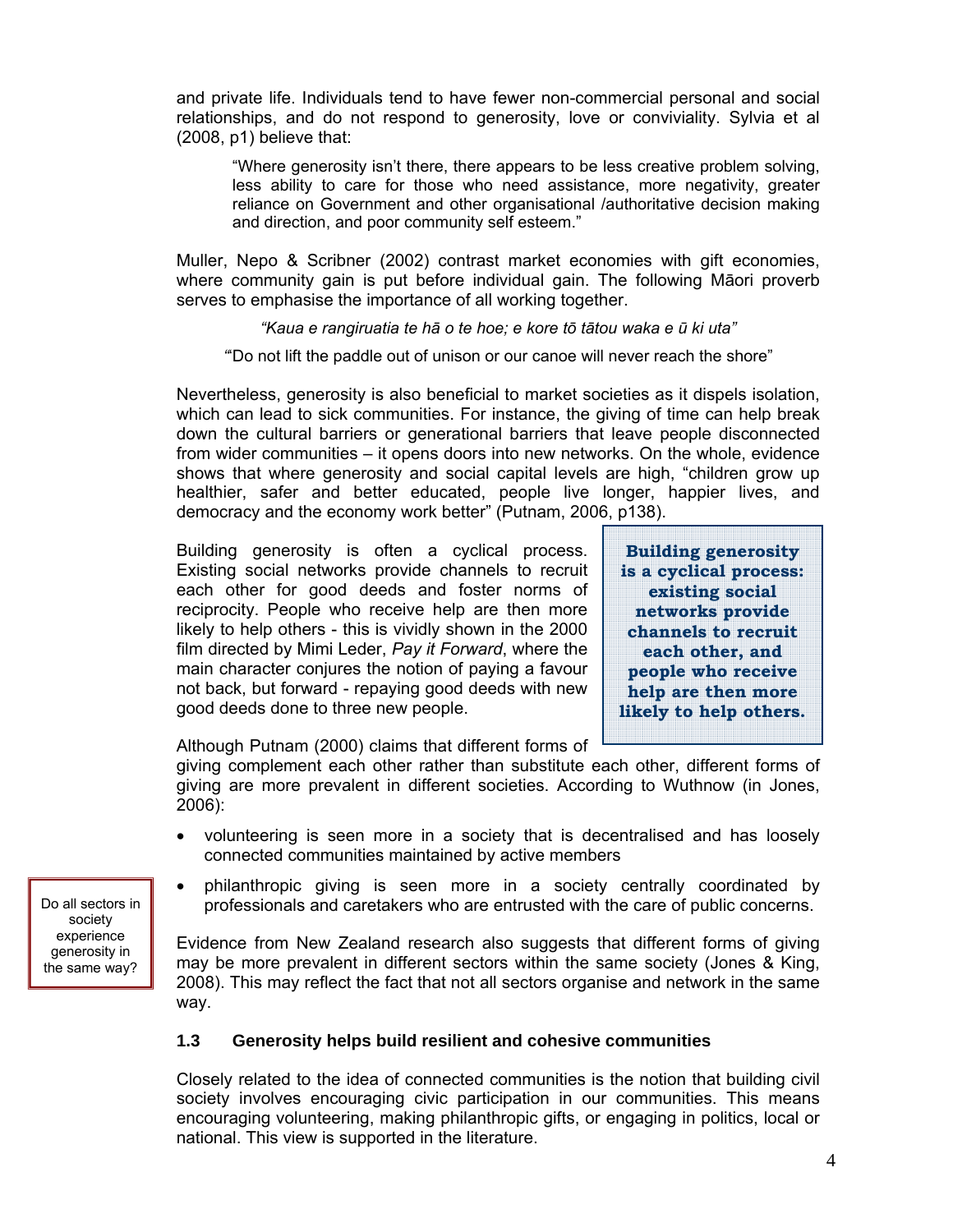"…volunteering is part of the syndrome of good citizenship and political involvement, not an alternative to it…Volunteering is a sign of positive engagement with politics…Conversely, political cynics, even young cynics, are less likely than other people to volunteer." (Putnam, 2000, p132).

Internationally, there is renewed interest in civic engagement and social inclusion. Patel (2008) believes that this "is due in part to the changes brought about by the globalisation process and concomitant social and economic disparities within and between countries." She points out that the costs of social exclusion are high and cannot be ignored as they impact negatively on productivity and economic growth, as well as social cohesion of communities. Patel argues there is a "link between social exclusion, disempowerment, a loss of confidence and trust in national governments, and violence, [and the link] is increasingly being made as reflected by ongoing political violence, youth violence and ethnic and religious strife around the globe." According to Patel, civic engagement is one vehicle to promote active citizenship and social inclusion. Civic engagement or participation includes everything from participation in elections, to participation in local neighbourhoodlevel decision-making structures, volunteering and service programmes.



Democracy can be linked to the idea of *polis* where politics and civic participation are virtually one and the same. The concept of 'substantive democracy' thus means 'rule of the people' (Wilkinson & Bittman, 2001). This compares to 'procedural democracy' with its focus on processes and institutions, which can create a separation between the people and the decisions being made. Volunteering (direct involvement) and giving in other forms (supporting public caretakers) present opportunities for ensuring we have an inclusive and substantive form of democracy.

Who owns society's problems in a generous society?

What is the relationship between generosity and democracy?

> People who give to their communities are taking ownership of societal issues and are more likely to contribute, and want to contribute, to finding solutions. This is important as the needs of society cannot solely be met by government alone – government is not our sole 'public caretaker' - we all are in our various civic roles. Thus, "generosity is about ownership and community building" (Sylvia et al, 2008). Giving builds engagement, which builds sustainable, resilient communities that can respond and adapt to changing demands, tough times, and emergencies.

Civic participation can increase when, for instance, businesses provide opportunities for their employees to engage more. The generosity of, and collaboration between, individuals and organisations can maximise potential benefits to society. It has been suggested that:

> "We need to give till it hurts, like we do as parents, for the greater good. This is particularly true for people who are stronger and to whom much has been given. It is reasonable to expect that they will also give a great deal." (*Generosity Hub* Advisor, 2008)

**Individual engagement can increase when, for instance, businesses provide opportunities for their employees to engage more.**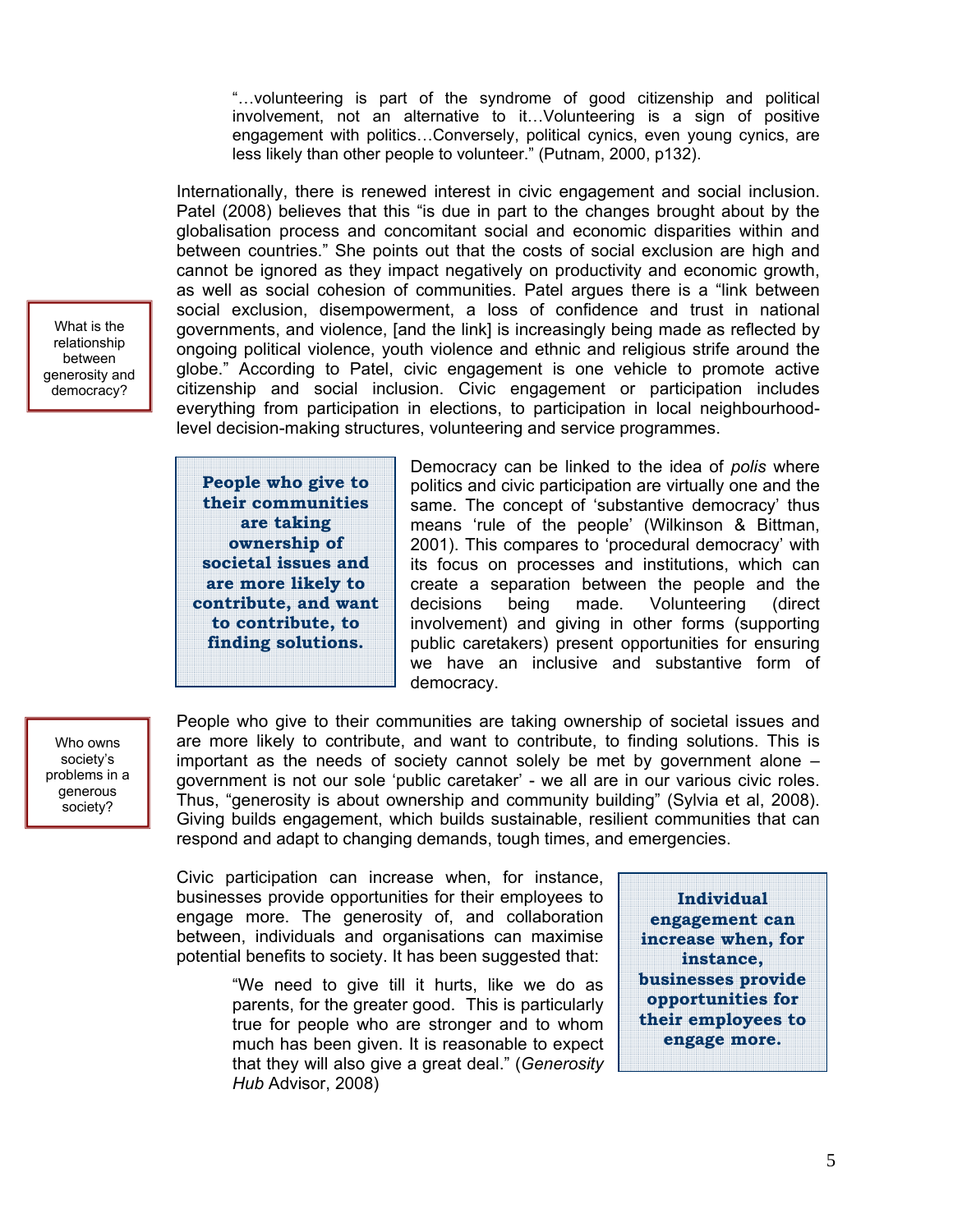### **1.4 Generosity can lead to a better distribution of resources**

Giving can be viewed as a redistribution of resources. This aligns closely with Māori, Pacific and other world views, whereby concepts of giving are underpinned by the idea of redistribution of collectively-held resources to areas of community need, ie sharing (Robinson, 2004).

Some people consider that there is currently an imbalance of wealth (in all its forms) within sectors, across sectors and amongst individuals. From a different perspective, it may be that there is untapped wealth or capital which could be better directed.

Money is not the only form of wealth or capital that we have.

"…there are so many kinds of 'capital' besides money, and some are more available and even more valuable. For example, whenever we gather to make something happen, we need someone who has wisdom capital, and another who has compassion capital; some bring 'knowledge-of-the-community' capital, some have time capital, and finally, some contribute financial capital. But it's only when you combine all that capital that you create true wealth. Then all of a sudden there's no giver and no receiver, it's just everybody bringing what they have to the table, and somehow taking away exactly what they need." (Muller in Muller, Nepo & Scribner, 2002, p14)

Lee (2007) also found that community organisations look to tap into a number of business non-monetary resources, including networks, technology and expertise. For societal needs to be met, resources (in whichever form) need to be better distributed, and this can occur through generosity of spirit and effective giving.

### **1.5 Generosity makes us better hosts –** *Manaakitanga*

Generosity helps New Zealand to present a warm and welcoming face to the rest of the world. If New Zealanders are generous as hosts, New Zealand can live up to its reputation of a friendly and safe destination, and its responsibilities of *manaakitanga* and being a good world citizen*.* According to the New Zealand Tourism Strategy 2015, *manaakitanga* "implies a reciprocal responsibility upon a host, and an invitation to a visitor to experience the very best we have to offer". A desired outcome of this strategy is that the tourism sector and communities work together for mutual benefit, for example, by communities preserving and promoting their local culture and character and incorporating this into all aspects of the visitor experience.

What is the relationship between generosity and *manaakitanga?* 

What kinds of wealth or capital can we share?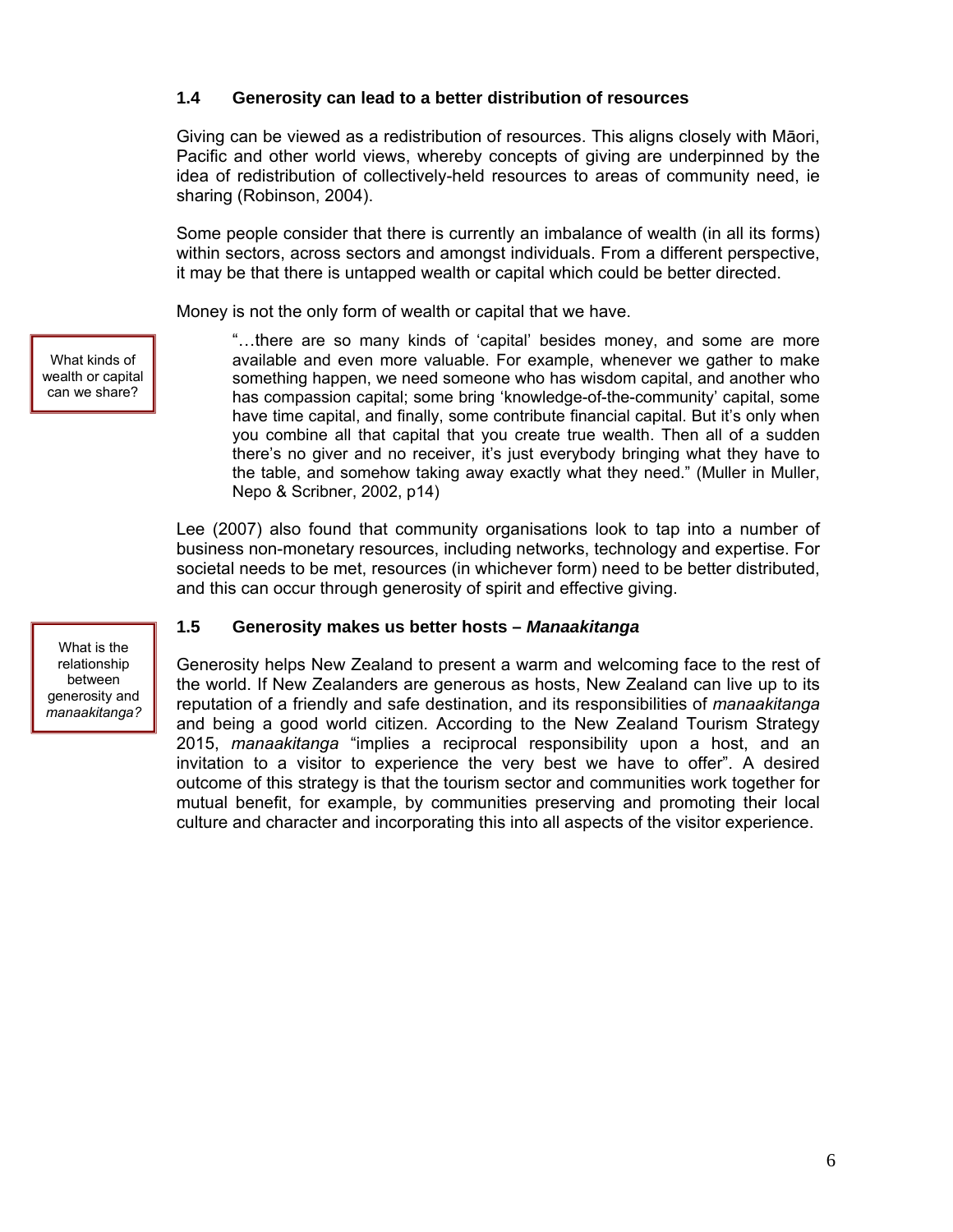### **2. Benefits to the community and voluntary sector**

### **2.1 Generosity is important for organisational survival**

In 2004, philanthropic donations and volunteering represented 43% of total non-profit income.<sup>3</sup> Generosity is, therefore, important for the survival of non-profit organisations, especially during an economic downturn when non-profit resources are further depleted and demand on many non-profit services goes up.

Grant Thornton New Zealand undertakes small surveys of the challenges for nonprofit organisations each year. In 2007/08 it identified among the fifteen most significant concerns: financing activities in organisations, fundraising, attracting new Trustees/Board members; managing volunteers. These concerns suggest that the resource-base of many organisations is inadequately meeting their needs.

### **2.2 Generosity helps build innovation in the sector**

The community and voluntary sector is often lauded for being innovative. According to Salamon (in Dollery & Wallis, 2003, p59):

"the 'transactions costs' involved in mobilising governmental response to shortages of collective goods tend to be much higher than the costs of mobilising voluntary action. For government to act, substantial segments of the public must be aroused, public officials must be informed, laws must be written, majorities assembled, and programs must be put into operation. By contrast, to generate a voluntary sector response, a handful of individuals acting on their own or with outside contributed support can suffice."

Although non-profit organisations have the potential to be innovative, evidence of innovation is inconsistent (Salamon in Dollery & Wallis, 2003). Some New Zealanders attribute this to the restraints placed on non-profit organisations receiving funding – this opinion is shared by people in other jurisdictions who believe tightly defined contracts squeeze out innovation (SESR, 2007). It is undeniable that innovative initiatives may be seen as high-risk by some funders (eg government or corporate funders) who are more likely to contract for services, or give grants to programmes they know will achieve positive, measurable outcomes.

The *Generosity Hub* hypothesises<sup>4</sup> that high levels of private donations and volunteering are likely to lead to a more innovative non-profit sector as these contributions are less likely to be tagged to certain evidence-based deliverables, and there is more chance of finding donors who are ideological entrepreneurs willing to invest in venture philanthropy.<sup>5</sup> Furthermore, there is potential for the kind of innovation that comes when sectors (eg private and non-profit) share resources. Both sectors offer different strengths and capabilities, and if they work together well, there is a greater possibility of developing new holistic solutions.

What happens to our society if non-profit organisations cannot survive?

Can increased generosity build social innovation?

 $\overline{a}$ 

<sup>&</sup>lt;sup>3</sup> Calculated from data contained in the *Non-profit Institutions Satellite Account: 2004* (SNZ, 2006).

<sup>&</sup>lt;sup>4</sup> There is currently little research in this area to prove or disprove this hypothesis. Further research in this area would be valuable.

 $<sup>5</sup>$  This is not to say that resources from other sources should dry up (ie it is not an either/or) as this can</sup> allow for the continuation of proven services and action.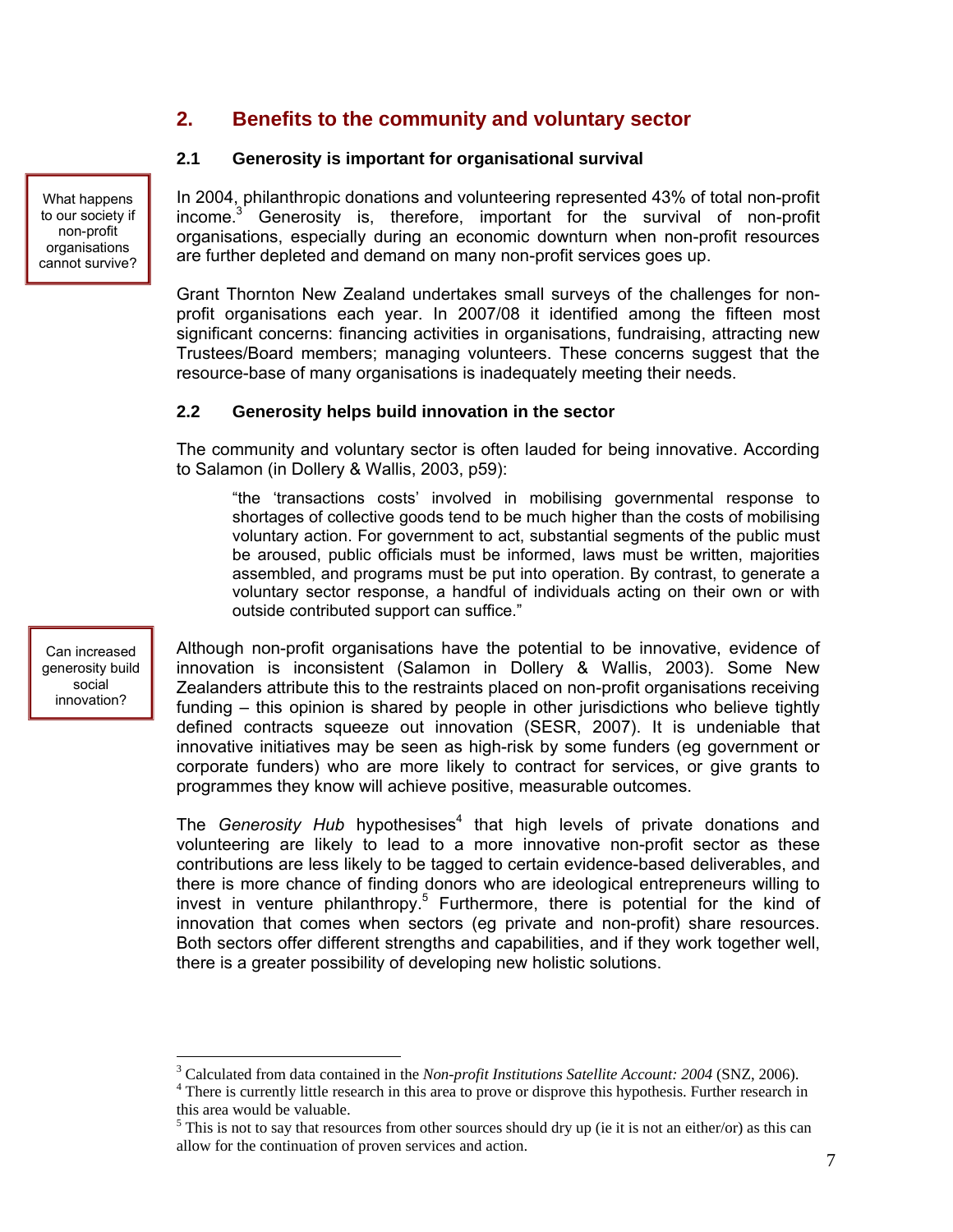### **2.3 Generosity helps build connections and credibility**

Through the giving process, donors and volunteers can be exposed more broadly to an organisation's cause and activities. Each individual or business is a point of connection to a new network through which an organisation can build understanding of its cause and brand recognition. An organisation's best promoters can be its volunteers and donors as well as the businesses it goes into partnership with. The support given by these individuals and businesses can also build an organisation's credibility.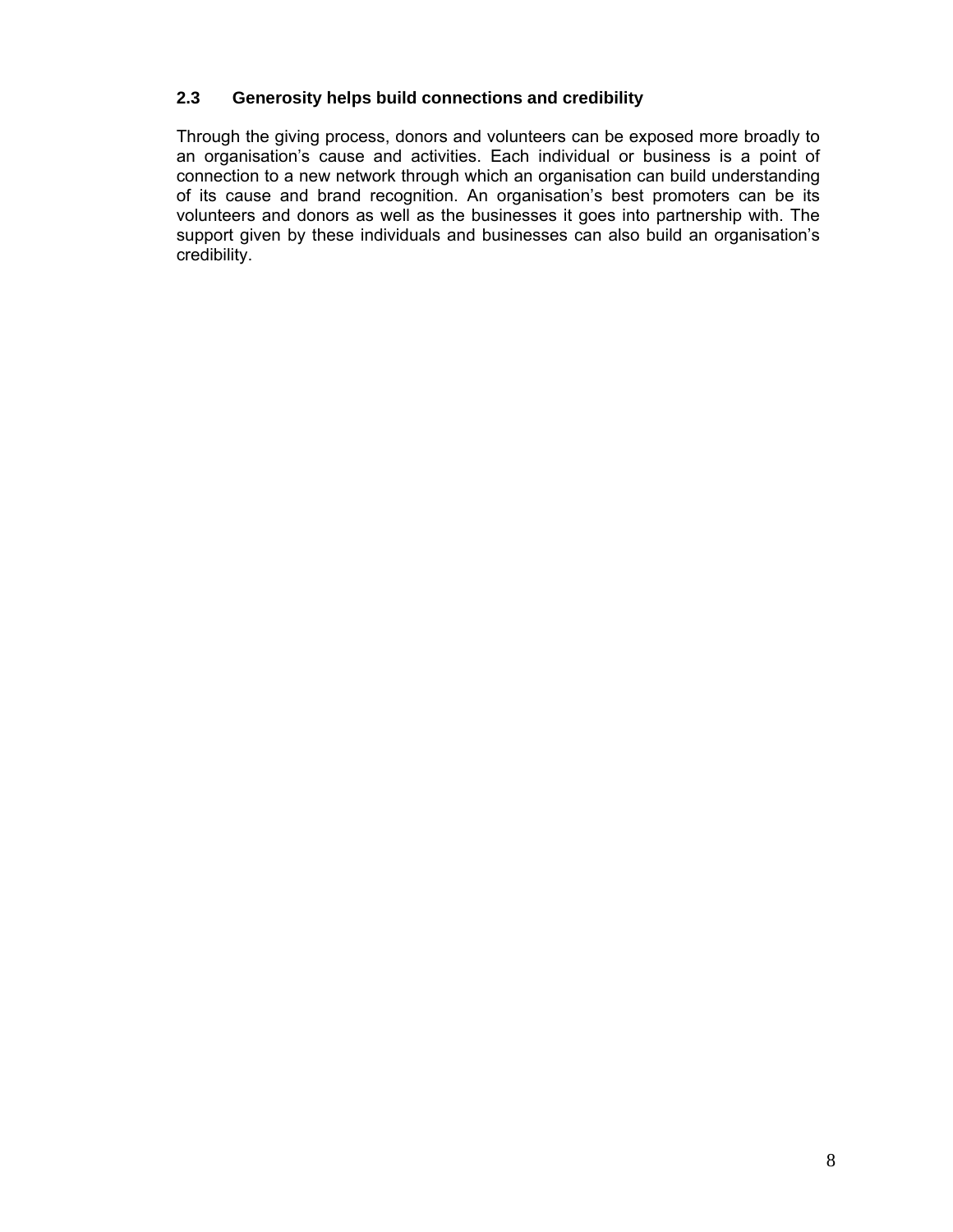### **3. Benefits to individuals and businesses**

There are not only general public and organisational benefits to increased levels of generosity. Donors and volunteers also derive their own benefits. At the individual level, community involvement can be inspirational, giving people a sense of belonging, assisting them to obtain new skills and knowledge, as well as helping them lead a full life. Where businesses are involved, community involvement can lead to increased employee satisfaction, improved community relationships, and stronger communities that are able to participate more effectively in the economy. More information is provided below.

### **3.1 Generosity empowers people and enables them to effect change in their own communities**

Mahatma Ghandi's saying "be the change you want to see" continues to be repeated throughout the world. Giving enables individuals and businesses to engage in issues and causes of importance to them and those around them, as well as to provide services to others. It empowers them to help create the kind of society they want to see.

"…people may move from occasional volunteer action to more sustained engagement in activities related to development and change, and the other way round. These progressions may facilitate a deeper understanding of the issues producing the socio-economic conditions that volunteers and social activists aid to address, and can strengthen social inclusion by virtue of fostering people's participation in activities seeking to change these conditions." (CIVICUS, IAVE & UNV, 2008, p10)

### **INDIVIDUALS**

*"O le ala i le pule o le tautua."* 

"The road to leadership is through service." (Samoan proverb)

### **3.2 Generosity can create a sense of belonging**

Depending on how one gives, generosity can create a sense of belonging through the action of 'giving back' or the social interaction it creates. Robinson (2004) talks about how those with 'weak' ties are more likely to reach out to share their resources with others. This is reflected through the statement of a recent migrant to New Zealand:

"I feel closer to New Zealand society through volunteering." (Tan in MSD, 2008, p16)

However, Robinson (2004) argues that sharing takes place amongst those with whom we are more familiar or already have cultural connections with. This is reflected by the statement of a research participant in OCVS (2007, p23) about *mahi aroha* (unpaid activity by Māori performed out of sympathy and love):

"That's how we keep our whānau strong, know they're always there."

### **3.3 Generosity can develop new skills and knowledge**

Not only do people get to utilise the skills and knowledge they already have through giving to others (particularly, giving time), they can also develop new skills and

How do we each be the change we want to see?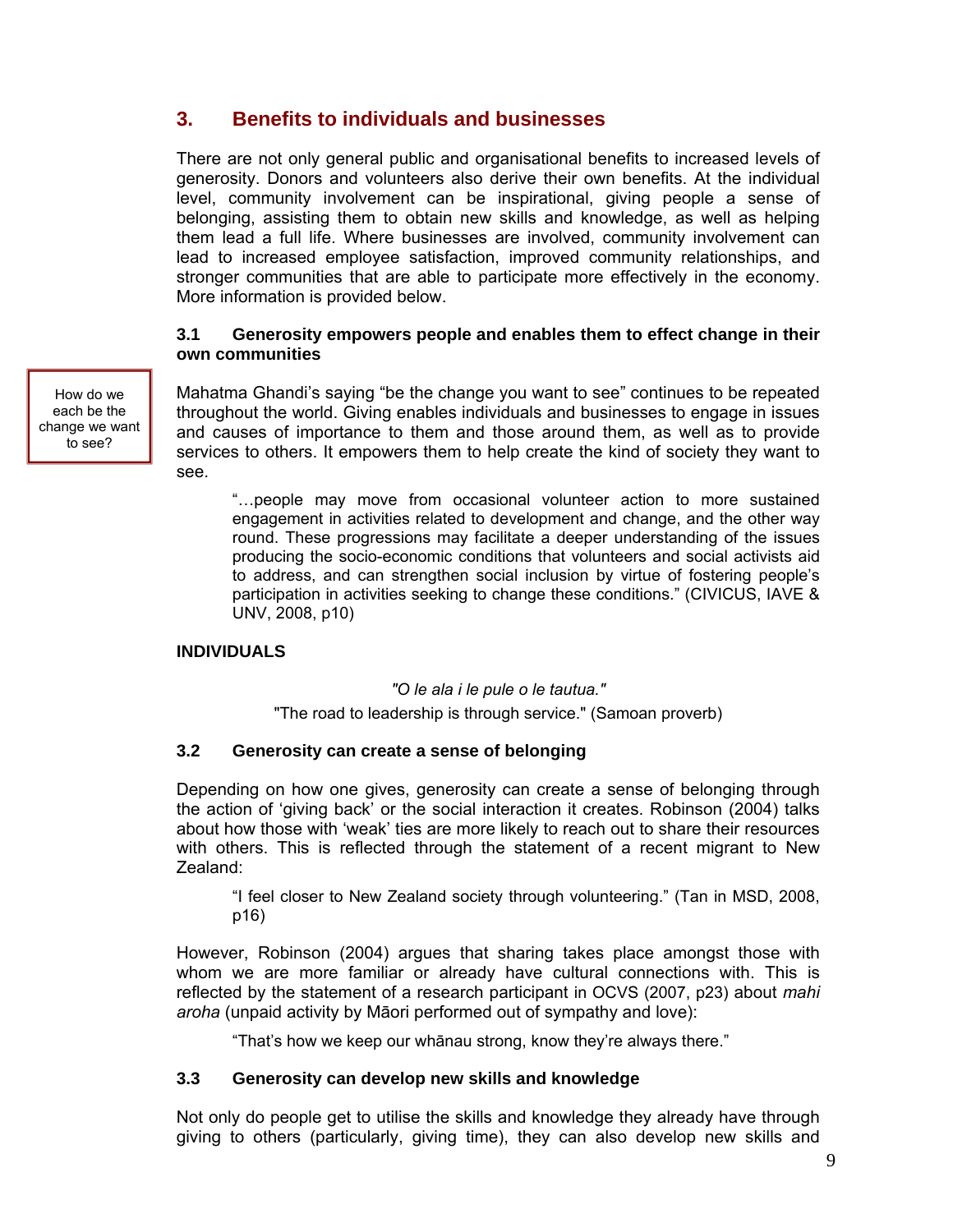knowledge through the acts of giving, which they carry across into other aspects of their life. People can often try new things or enter different disciplines through volunteering. Working with different people in different environments broadens their horizons.

Individuals who want to think more about their giving can also join groups such as Giving Circles<sup>6</sup> through which they can learn about local causes, or they can undertake their own investigations of causes in their region or sphere of interest.

The potential to develop new knowledge and skills has been noted by companies that engage in employee volunteering. By working in a different role as a volunteer, employees can develop existing and additional transferable skills. Employee evaluations suggest that enhanced communication, coaching, listening and teamwork skills particularly benefit employees.

### **3.4 Generosity is good for individual wellbeing**

Anecdotal evidence suggests that being generous allows people to live a full life. Giving and receiving helps individuals to connect with others in meaningful and satisfying ways, and provides people with a sense of worth and vocation.

"Generosity frees us from the tyranny of the self." (*Generosity Hub* Advisor, 2008)

Some research has suggested that people that give are happier and healthier - they feel good about themselves. For instance, some studies suggest "that building a community's social capital can be a more effective approach to child welfare than child protection systems, preventative systems or parenting skills and responsibility approaches." (Hoffmann-Ekstein, 2007, p9)

#### **BUSINESSES**

 $\overline{a}$ 

#### **3.5 Generosity helps businesses build good relationships with community stakeholders**

Generosity, as part of corporate social responsibility (CSR) has become part of a business' ethical responsibilities.<sup>7</sup> A recent IBM Global survey of 250 business leaders worldwide found that companies no longer view CSR as a discretionary cost (IBM Corporation, 2008).

Business is seen as behaving ethically and managing beyond their bottom line when it is concerned for its workers, their families, communities and society at large (IPP,2006). Thus, generosity for business is not just about how the business interacts with the community around it  $-$  there is also generosity in the workplace, which is about how staff are treated and how they treat each other.

Is generosity the 'X-factor' that we all look for?

How does generosity lead to strong relationships?

<sup>&</sup>lt;sup>6</sup> A giving circle is a group of donors who place their charitable dollars into a pooled fund, and decide as a group which charities to support, often following an investigation of local organisations and causes. Although giving circles are prevalent in other countries this model has not yet taken off in New Zealand.

 $<sup>7</sup>$  Some New Zealanders such as Roger Kerr argue that the only business of business is to increase</sup> profits, and that business social investment (or generosity) is only a discretionary activity. The growth of corporate social responsibility in New Zealand and beyond would suggest otherwise (IPP, 2006)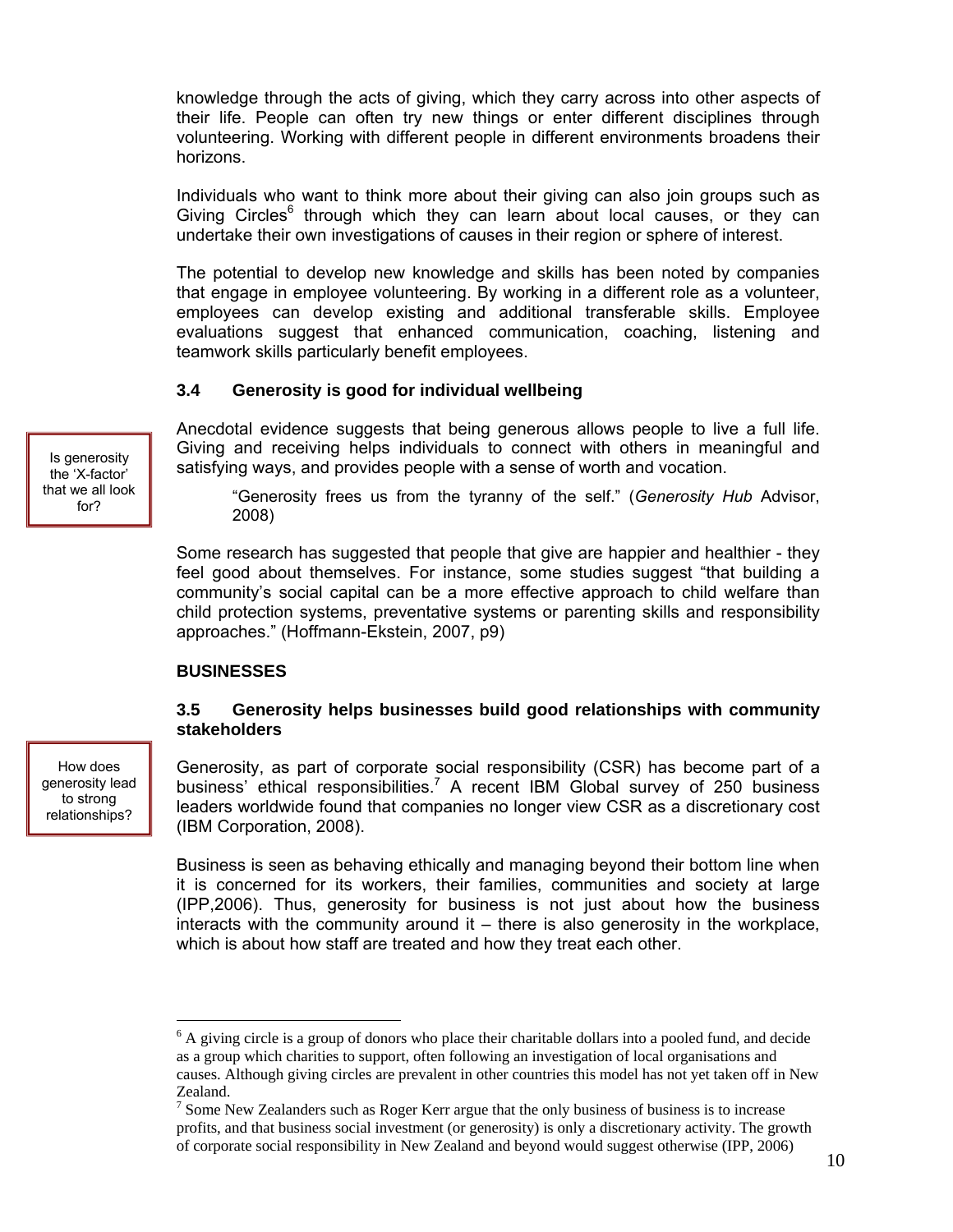New Zealand customers are now expecting and demanding businesses to incorporate social outcomes into their planning (IPP, 2007). A business with a reputation for being generous (both through what it gives and how it gives) will have good relationships with its community stakeholders. This may in turn improve company loyalty and branding, with positive spin-offs for profitability.

### **3.6 Generosity can create employee satisfaction**

As outlined in 3.3, employees engaged in activity such as employee volunteering often find it rewarding.

"Generosity has it own rewards - we see this at Habitat for Humanity where the people and the workplaces involved in building houses are positively affected in all sorts of ways, such as team building, reduced absenteeism, people feeling good about having helped." (*Generosity Hub* Advisor, 2008)

Moreover, employees may also experience a sense of pride in working for employers who practice CSR. Satisfied employees, mean a reduction in employee turnover and litigation (which is good for business profitability).

### **3.7 Healthy communities = healthy staff and clients**

"Business investment in programmes that address poverty comes out of the understanding that poverty at both the local and national levels is not only a problem with serious implications for society, it also affects business profitability and the long term sustainability of business." (IPP, 2006, p9)

In other words, social, not just the economic, wellbeing of society is vital for business success. Weak, unhealthy and uneducated communities do not make for strong markets and employees. Therefore, there is commercial benefit in businesses helping to build stronger communities.

"Well-known companies have already proven that they can differentiate their brands and reputations, as well as their products and services, if they take responsibility for the well-being of the societies and environments in which they operate." (IBM Corporation, 2008, p1)

Porter & Kramer (2002) highlight that philanthropic investments made by companies in a geographical cluster can have a powerful effect on the competitiveness and performance of the whole cluster (eg investments to improve a local university can improve the quality of a pool of employee candidates).

What is the relationship between social wellbeing and business?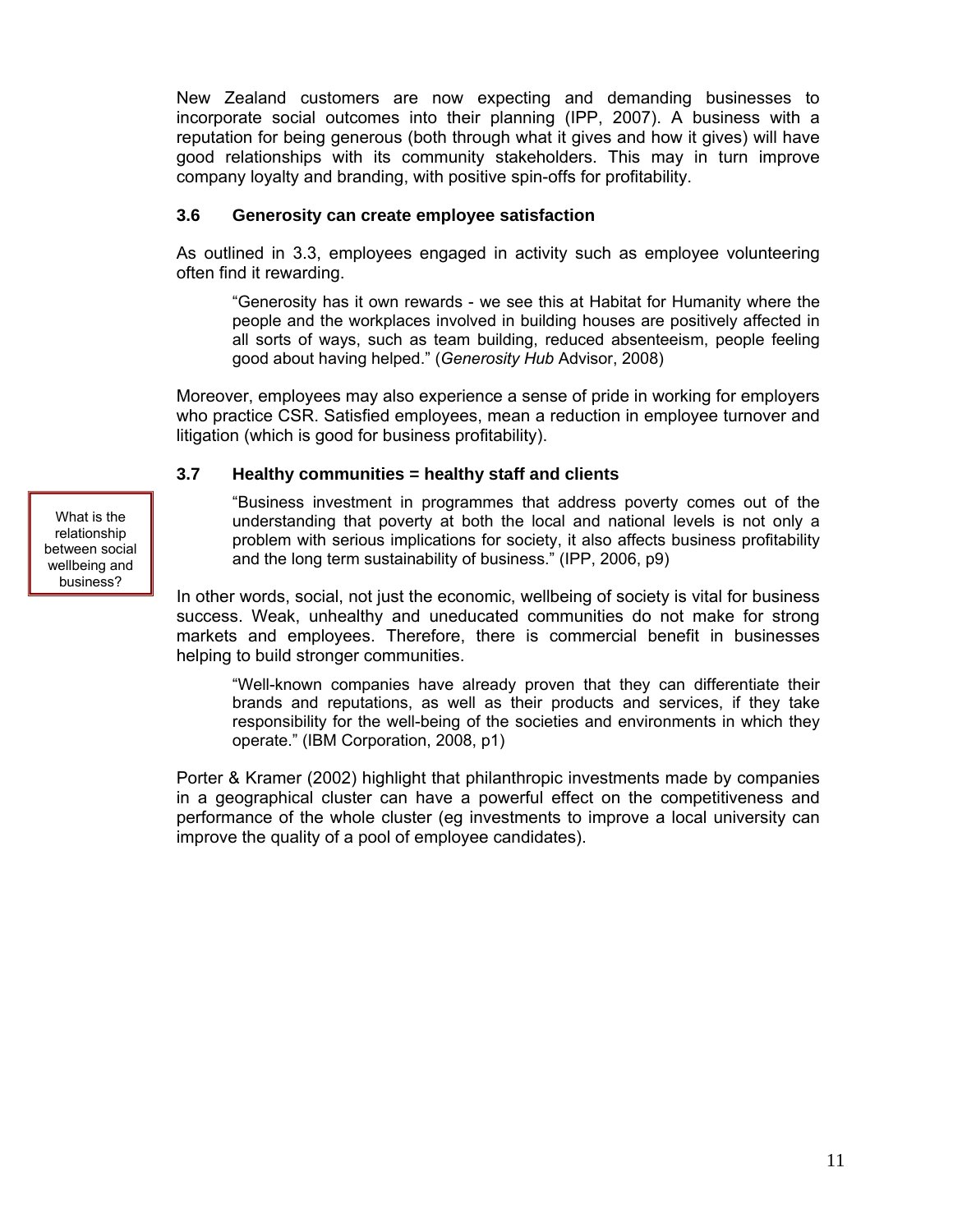### **The vision**

This paper has outlined the value of generosity for givers, the community and voluntary sector, and for society as a whole.

Based on the premise that the promotion of generosity is a positive action to take, a group of over sixty people from the non-profit, business, government and academic sectors attended a forum in November 2007 and formulated a vision for a "generous New Zealand" to which the *Generosity Hub* works. Overall, there was a sense that "success" should not be fundamentally defined by the amount donated or the number of hours volunteered, but instead by the attitudes and beliefs of New Zealanders.

In summary, the vision was to create a society where:

- 1. Giving is the norm "It's what we do"
- 2. Everybody is recognising and celebrating generosity in all its forms
- 3. Giving behaviours are understood, taught and promoted
- 4. Volunteering and giving are supported by government, business and the community
- 5. Inclusive and engaged communities are built and sustained
- 6. We are all working together.

This discussion paper series is about exploring how we might bring about this vision. Still to come in this series are:

- *Paper 3: What do we know about generosity in New Zealand?* This paper will bring together the research and knowledge surrounding generosity and the practice of promoting generosity in New Zealand today, whilst identifying the gaps.
- *Paper 4: What can we do to promote generosity?* This paper will respond to the questions: what can we do? How do we leverage off the strengths of each sector? What is possible now? What in the future?

If you would like to give feedback, or if you have any research, information or experience you think would be useful for the paper series we would appreciate hearing from you. You can contact us at promotinggenerosity@msd.govt.nz.

"The commitment to truly care for the wellbeing of your neighbours; to contribute to the greater good, is a challenge that all of us can practice"

Hon. Tariana Turia, Minister for the Community and Voluntary Sector, 2009

Is this a vision that you share?